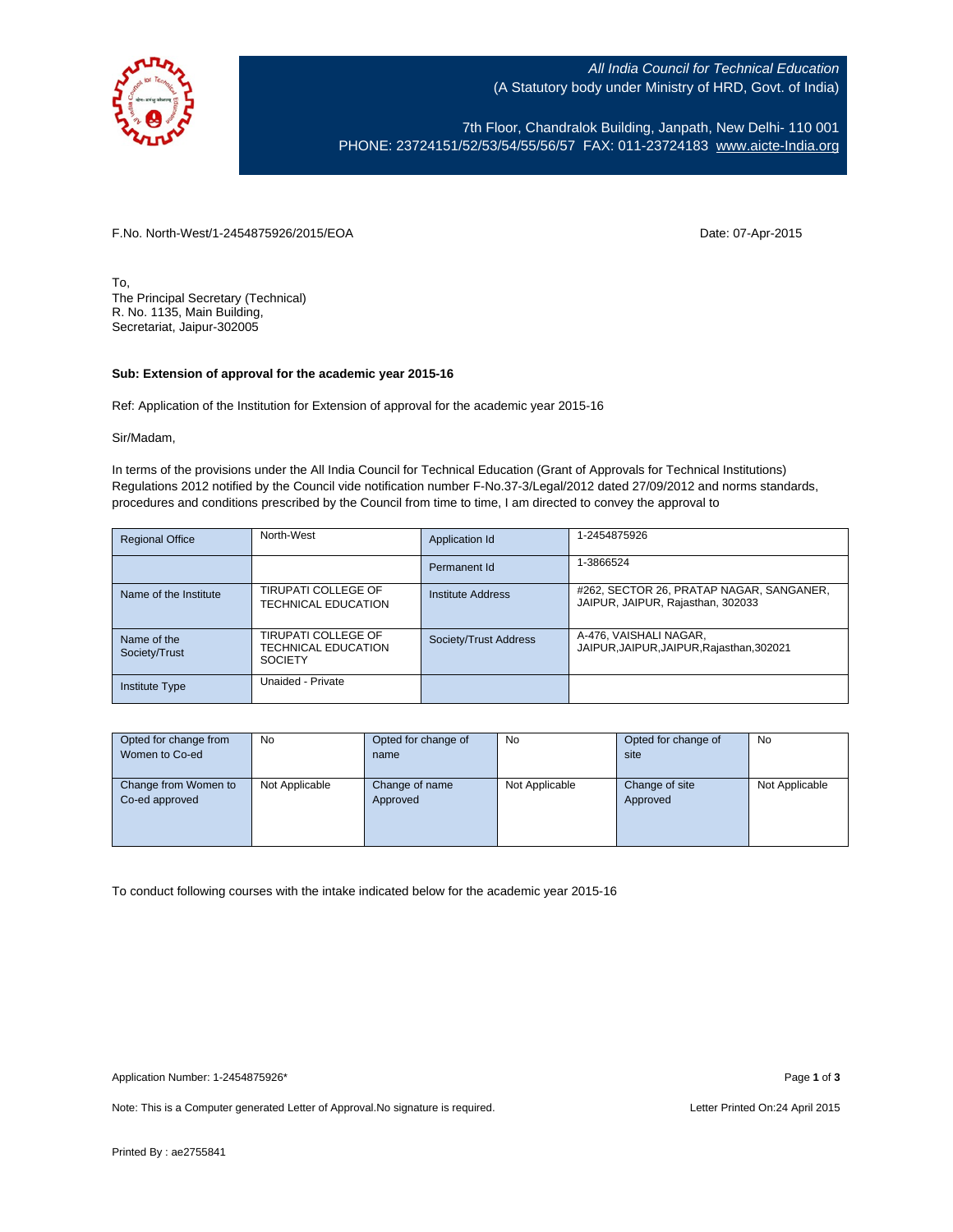## All India Council for Technical Education (A Statutory body under Ministry of HRD, Govt. of India)



7th Floor, Chandralok Building, Janpath, New Delhi- 110 001 PHONE: 23724151/52/53/54/55/56/57 FAX: 011-23724183 [www.aicte-India.org](http://www.aicte-india.org/)

| Application Id: 1-2454875926<br>Program | Shift        | Level                       | Course                                                        | Time<br><b>Full/Part</b>   | <b>Affiliating Body</b>                    | S<br>ᡪ<br>$2014 -$<br>Intake | 흐<br>Approved<br>Intake<br>$\frac{6}{2}$<br>$\frac{1}{2}$ | status<br>Approval<br>$\overline{g}$ | status<br>Approval<br>$\frac{1}{2}$ | ollaboration<br>status<br>Ö<br>Approval<br>Foreign |
|-----------------------------------------|--------------|-----------------------------|---------------------------------------------------------------|----------------------------|--------------------------------------------|------------------------------|-----------------------------------------------------------|--------------------------------------|-------------------------------------|----------------------------------------------------|
| <b>MANAGEMEN</b>                        | 1st<br>Shift | <b>POST</b><br>GRADUA<br>TE | <b>MASTERS IN</b><br><b>BUSINESS</b><br><b>ADMINISTRATION</b> | <b>FULL</b><br><b>TIME</b> | Rajasthan<br>Technical<br>University, Kota | 120                          | 120                                                       | <b>NA</b>                            | <b>NA</b>                           | <b>NA</b>                                          |

Note: Validity of the course details may be verified at www.aicte-india.org>departments>approvals

The above mentioned approval is subject to the condition that TIRUPATI COLLEGE OF TECHNICAL EDUCATION shall follow and adhere to the Regulations, guidelines and directions issued by AICTE from time to time and the undertaking / affidavit given by the institution along with the application submitted by the institution on portal.

In case of any differences in content in this Computer generated Extension of Approval Letter, the content/information as approved by the Executive Council / General Council as available on the record of AICTE shall be final and binding.

Strict compliance of Anti-Ragging Regulation:- Approval is subject to strict compliance of provisions made in AICTE Regulation notified vide F. No. 37-3/Legal/AICTE/2009 dated July 1, 2009 for Prevention and Prohibition of Ragging in Technical Institutions. In case Institution fails to take adequate steps to Prevent Ragging or fails to act in accordance with AICTE Regulation or fails to punish perpetrators or incidents of Ragging, it will be liable to take any action as defined under clause 9(4) of the said Regulation.

> **Dr. Avinash S Pant Actg Chairman, AICTE**

Copy to:

- **1. The Regional Officer,** All India Council for Technical Education Plot No. 1A, 5<sup>th</sup> Floor, DTE(Pb..) Building, Dakshin Mark, Sector 36-A, Chandigarh-160 036
- **2. The Director Of Technical Education,** Rajasthan

Application Number: 1-2454875926\* Page **2** of **3**

Note: This is a Computer generated Letter of Approval.No signature is required. Letter According the state of Approval.No signature is required.